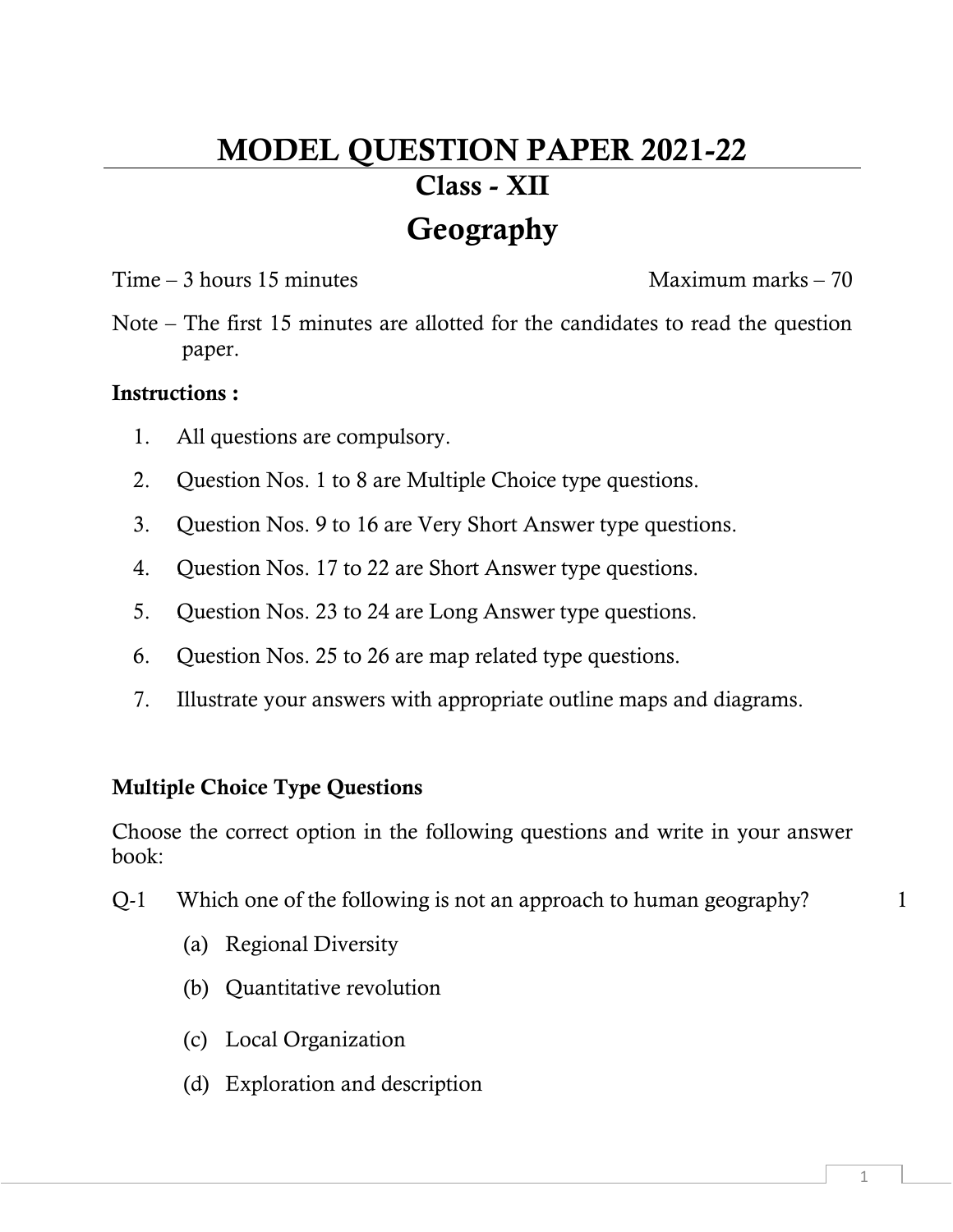- Q-2 Which of the following scholars has given the concept of human development? 1
	- (a) Prof. Amartya Sen
	- (b) Dr. Mehboob ul Haq
	- (c) Allen C Sample
	- (d) Ratzel
- Q-3 In which of the following countries has cooperative farming been successfully tested? 1
	- (a) Russia
	- (b) Denmark
	- (c) India
	- (d) Netherlands
- Q-4 Which out of the following settlements are on the banks of rivers, canals, or roads? 1
	- (a) Circular
	- (b) Square Strip
	- (c) Linear
	- (d) Square
- Q-5 According to the 2011 census, in which state is the ratio of urban population the highest? 1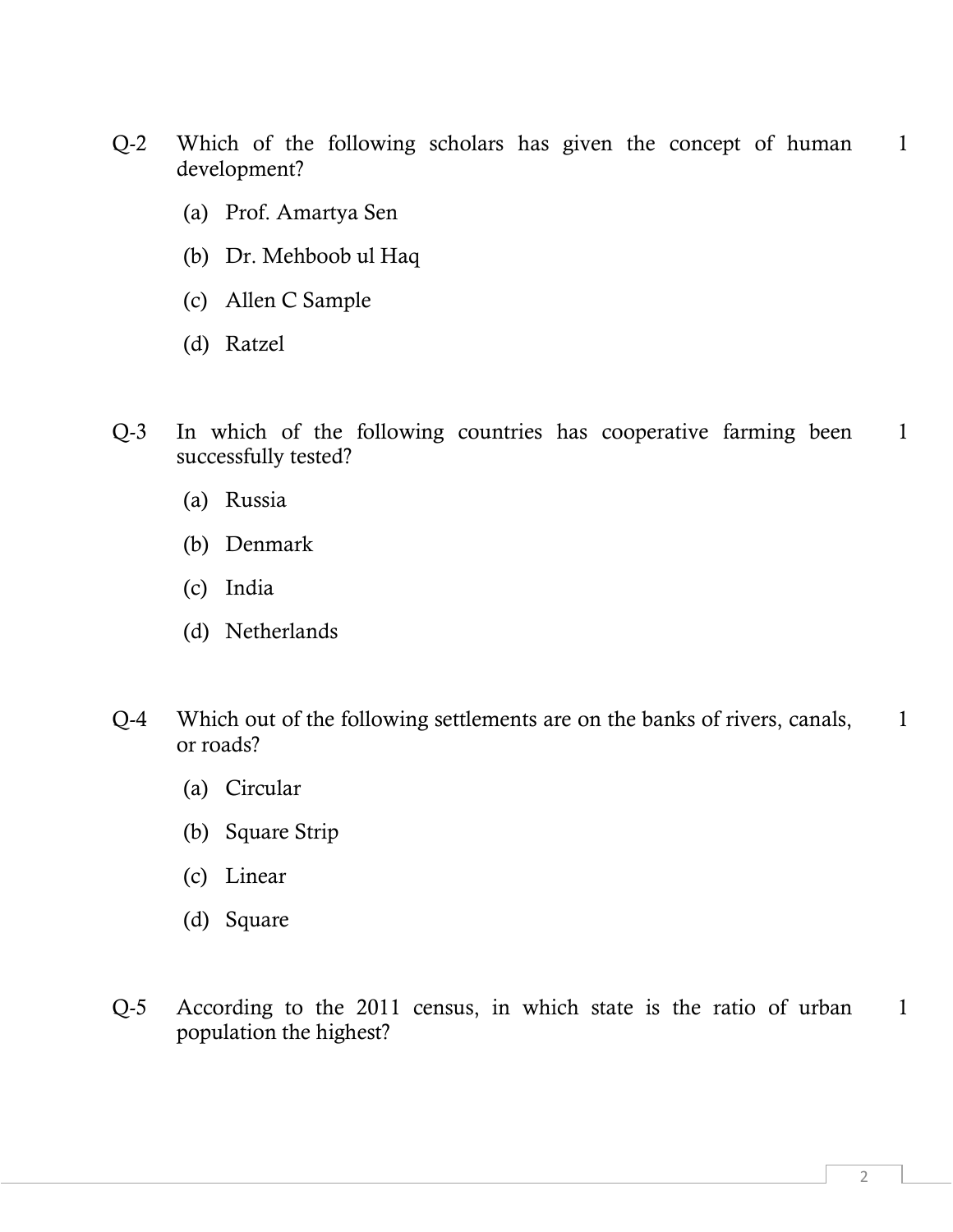- (a) Tamil Nadu
- (b) Maharashtra
- (c) Kerala
- (d) Goa

Q-6 Which of the following cities, is not located on a river bank? 1

- (a) Agra
- (b) Bhopal
- (c) Patna
- (d) Kolkata
- Q-7 At which of the following places was the first nuclear power station established? 1
	- (a) Kalpakkam
	- (b) Narora
	- (c) Rana Pratap Sagar
	- (d) Tarapur
- Q-8 Out of the following which is the most polluted river?
	-
- (a) Brahmaputra
- (b) Sutlej
- (c) Yamuna
- (d) Godavari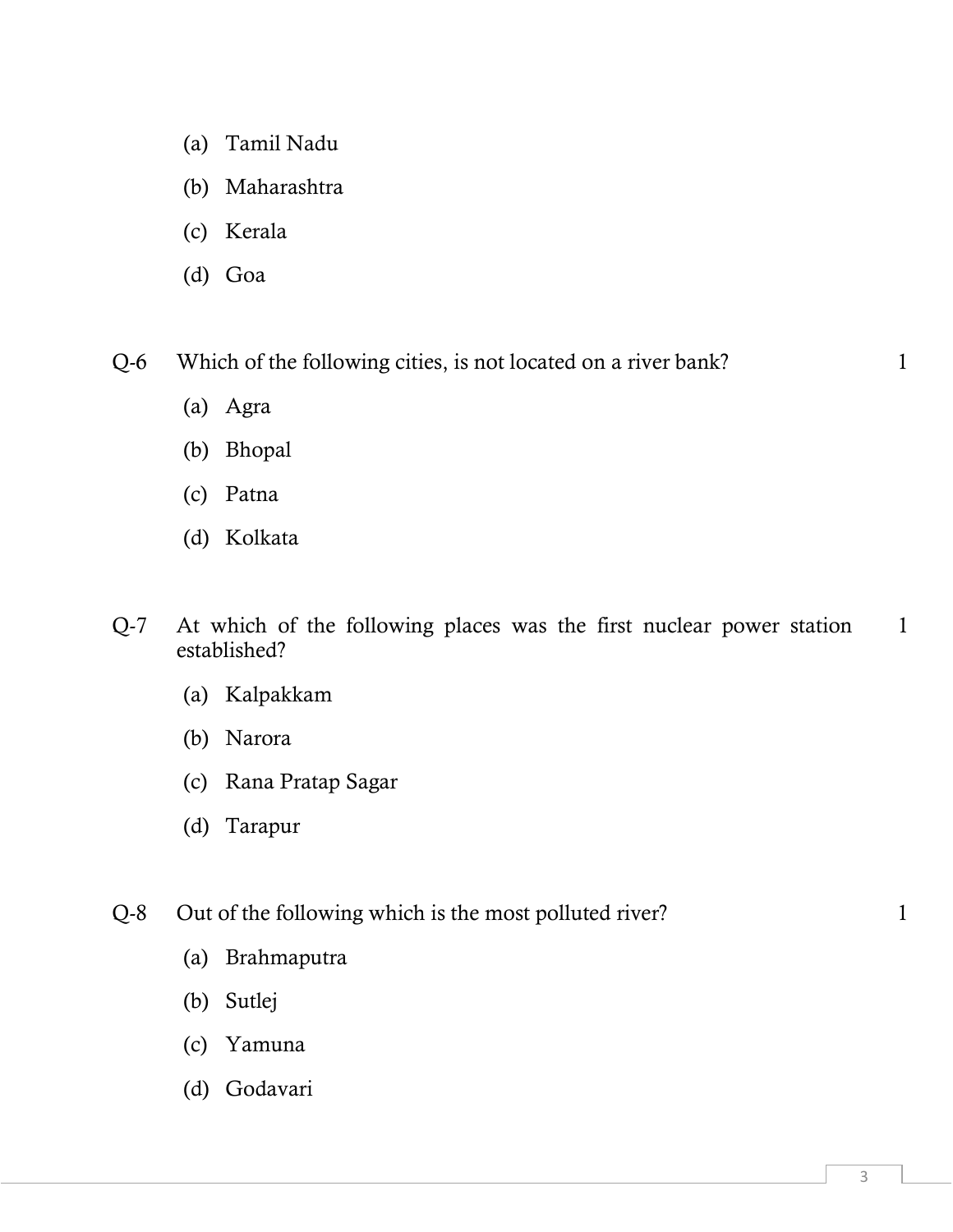## Very Short Answer type Questions

| $Q-9$  | Define human geography in Ratzel's words.                                                                                                        | $\overline{2}$ |
|--------|--------------------------------------------------------------------------------------------------------------------------------------------------|----------------|
| $Q-10$ | Where is demographic transition used?                                                                                                            | $\overline{2}$ |
| $Q-11$ | Name the four major components of human development.                                                                                             | $\overline{2}$ |
| $Q-12$ | What is medical tourism?                                                                                                                         | $\overline{2}$ |
| $Q-13$ | On the basis of economic status, into how many parts has India's<br>population been divided?                                                     | $\overline{2}$ |
| Q-14   | Which state has the highest literacy rate in India? Mention its literacy<br>percentage also.                                                     | $\overline{2}$ |
| $Q-15$ | What type of settlements are dispersed or isolated settlements? In which<br>Indian states are they found?                                        | $\overline{2}$ |
| $Q-16$ | Write any two differences between metallic mineral and non-metallic<br>mineral.                                                                  | 2              |
|        |                                                                                                                                                  |                |
|        | <b>Short Answer type Questions</b>                                                                                                               |                |
| $Q-17$ | How is human geography related to other social sciences?                                                                                         | 4              |
| $Q-18$ | Write any two differences between the push factor and the pull factor of $2+2$<br>migration.                                                     |                |
| $Q-19$ | Why is market vegetable farming done near urban areas?                                                                                           | 4              |
| $Q-20$ | It is said that there is a rapid depletion of water resources in India.<br>Mention the responsible factors for the depletion of water resources. | 4              |
| $Q-21$ | What are the non-conventional sources of energy? Write about tidal and $2+2$<br>wave energy.                                                     |                |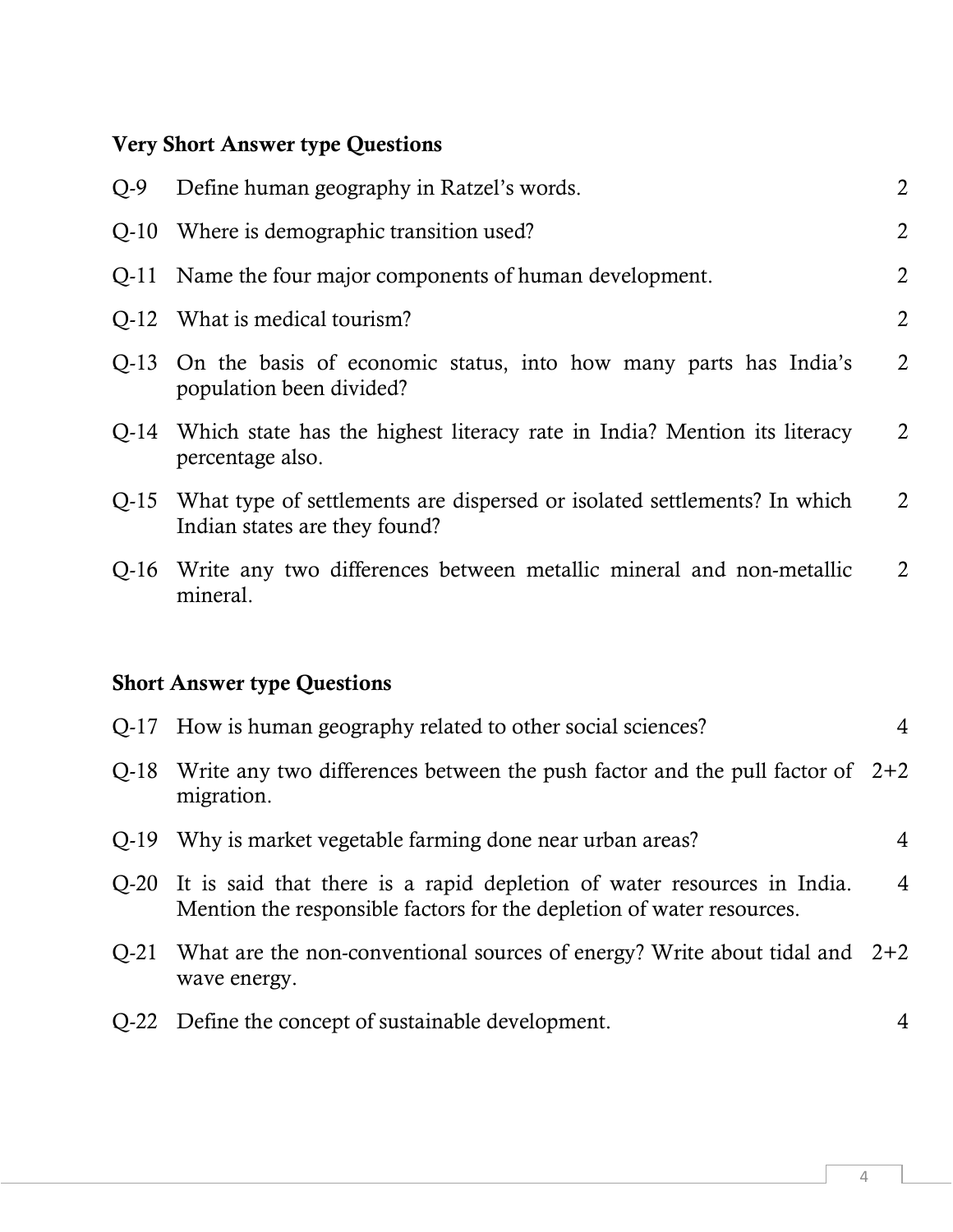## Long Answer type Questions

Q-23 What are rural and urban settlements? Describe their characteristics. 6

#### OR

Describe the naturalization of humans.

Q-24 Explain the spatial distribution of population density in India. 6

## OR

 Mention a functional classification of cities and describe any four functional cities with example.

## MAP WORK

|                                    |  | Q-25 Show the following on the given outline map of India, by suitable |  |  |  |  |  |  |  |
|------------------------------------|--|------------------------------------------------------------------------|--|--|--|--|--|--|--|
| symbols and give their names also. |  |                                                                        |  |  |  |  |  |  |  |

| (i)   | The most populous state                                              |                                                    |  |  |  |  |
|-------|----------------------------------------------------------------------|----------------------------------------------------|--|--|--|--|
| (ii)  | The state with maximum literacy                                      | $+\frac{1}{2}$<br>$+\frac{1}{2}$<br>$\overline{2}$ |  |  |  |  |
| (iii) | One major copper zone in Madhya Pradesh                              | $+\frac{1}{2}$<br>$\overline{2}$                   |  |  |  |  |
| (iv)  | The largest city of Gujarat                                          | $\frac{1}{2} + \frac{1}{2}$                        |  |  |  |  |
| (v)   | A major nuclear power station of Uttar Pradesh                       | $\frac{1}{2}$<br>$+\frac{1}{2}$                    |  |  |  |  |
|       | <b>OR</b>                                                            |                                                    |  |  |  |  |
|       | [Only for Visually Impaired candidates in place of Question No. 25.] |                                                    |  |  |  |  |
| (i)   | Name the most populous state of India.                               | 1                                                  |  |  |  |  |
| (i)   | Name the Indian state with maximum literacy.                         | 1                                                  |  |  |  |  |
| (iii) | Name a prominent copper zone in Madhya Pradesh.                      | 1                                                  |  |  |  |  |
|       | (iv) Name the largest city of Gujarat.                               |                                                    |  |  |  |  |

(v) Name a major nuclear power station of Uttar Pradesh. 1